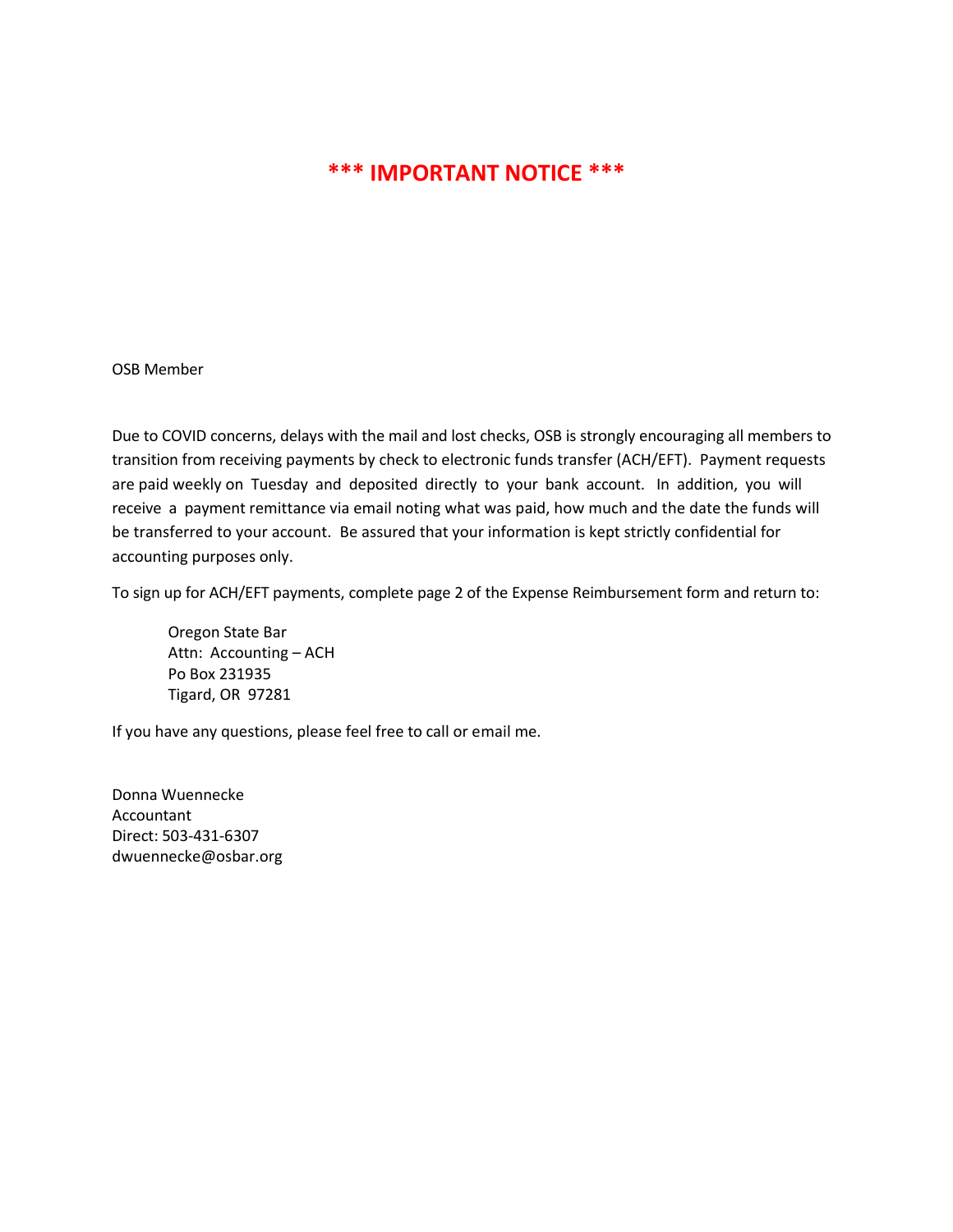| Bar $#$ :<br><b>Funds Payable To:</b>                   | Payment Choice: CHECK CACH (Sign-up for ACH, see page 2) | Mail to: OSB Accounts Payable<br>PO Box 231935<br><b>Section Name:</b> | <b>Expense Reimbursement Request</b><br>Tigard OR 97281-1935<br>Email to: accountspayable@osbar.org |                              | Oregon<br>State<br>Bar<br>*** Section Members: Submit this form to the section treasurer for approval *** |
|---------------------------------------------------------|----------------------------------------------------------|------------------------------------------------------------------------|-----------------------------------------------------------------------------------------------------|------------------------------|-----------------------------------------------------------------------------------------------------------|
| <b>Mailing Address/Email</b>                            | <b>Event / Activity Description</b>                      |                                                                        |                                                                                                     |                              |                                                                                                           |
|                                                         |                                                          | <b>Event Name/Date:</b>                                                |                                                                                                     |                              |                                                                                                           |
|                                                         |                                                          | City & State:                                                          |                                                                                                     |                              |                                                                                                           |
|                                                         |                                                          | <b>Description:</b>                                                    |                                                                                                     |                              |                                                                                                           |
| Email:                                                  |                                                          |                                                                        |                                                                                                     |                              |                                                                                                           |
| Date $\rightarrow$                                      |                                                          |                                                                        |                                                                                                     |                              | <b>Totals</b>                                                                                             |
| Meals (breakfast, lunch, dinner, snacks)                |                                                          |                                                                        |                                                                                                     |                              |                                                                                                           |
| Lodging                                                 |                                                          |                                                                        |                                                                                                     |                              |                                                                                                           |
| Airfare                                                 |                                                          |                                                                        |                                                                                                     |                              |                                                                                                           |
| Car Rental                                              |                                                          |                                                                        |                                                                                                     |                              |                                                                                                           |
| Taxi/Transport Services                                 |                                                          |                                                                        |                                                                                                     |                              |                                                                                                           |
| Parking                                                 |                                                          |                                                                        |                                                                                                     |                              |                                                                                                           |
| Misc (Specify)                                          |                                                          |                                                                        |                                                                                                     |                              |                                                                                                           |
|                                                         |                                                          |                                                                        |                                                                                                     |                              |                                                                                                           |
|                                                         |                                                          |                                                                        |                                                                                                     |                              |                                                                                                           |
| <b>Totals</b>                                           |                                                          |                                                                        |                                                                                                     |                              |                                                                                                           |
|                                                         |                                                          | <b>Mileage Reimbursement</b>                                           |                                                                                                     |                              |                                                                                                           |
| Date                                                    | Travel to/from                                           |                                                                        | No. Miles                                                                                           |                              | Remarks                                                                                                   |
|                                                         |                                                          |                                                                        |                                                                                                     |                              |                                                                                                           |
|                                                         |                                                          |                                                                        |                                                                                                     |                              |                                                                                                           |
|                                                         |                                                          |                                                                        |                                                                                                     |                              |                                                                                                           |
|                                                         |                                                          |                                                                        |                                                                                                     |                              |                                                                                                           |
|                                                         |                                                          |                                                                        |                                                                                                     |                              |                                                                                                           |
|                                                         |                                                          |                                                                        |                                                                                                     |                              |                                                                                                           |
|                                                         |                                                          |                                                                        |                                                                                                     |                              |                                                                                                           |
|                                                         |                                                          |                                                                        |                                                                                                     |                              |                                                                                                           |
|                                                         |                                                          | <b>Total Mileage</b>                                                   |                                                                                                     | 0.585 / mile                 |                                                                                                           |
| <b>Accounting Distribution</b><br><b>Account Number</b> |                                                          | Amount                                                                 | <b>Totals</b><br><b>Total Expenses</b>                                                              |                              |                                                                                                           |
|                                                         |                                                          |                                                                        |                                                                                                     | Less Advance (if applicable) |                                                                                                           |
|                                                         |                                                          | Total Reimbursement                                                    |                                                                                                     |                              |                                                                                                           |
|                                                         |                                                          | <b>Approval Signatures &amp; Date</b>                                  |                                                                                                     |                              |                                                                                                           |
|                                                         |                                                          | <b>Section Treasurer</b>                                               |                                                                                                     |                              |                                                                                                           |
|                                                         |                                                          | <b>Section Chairperson</b>                                             |                                                                                                     |                              |                                                                                                           |
|                                                         |                                                          | <b>Section Approval Date</b>                                           |                                                                                                     |                              |                                                                                                           |
|                                                         |                                                          | <b>OSB Dept Director/Mgr</b>                                           |                                                                                                     |                              |                                                                                                           |
|                                                         |                                                          | <b>OSB Accounting</b>                                                  |                                                                                                     |                              |                                                                                                           |
|                                                         |                                                          |                                                                        | <b>OSB CFO</b>                                                                                      |                              |                                                                                                           |
|                                                         |                                                          | <b>OSB Approval Date</b>                                               |                                                                                                     |                              |                                                                                                           |
| Signature of requestor (required for payment)           | Date                                                     |                                                                        |                                                                                                     |                              |                                                                                                           |

Oregon